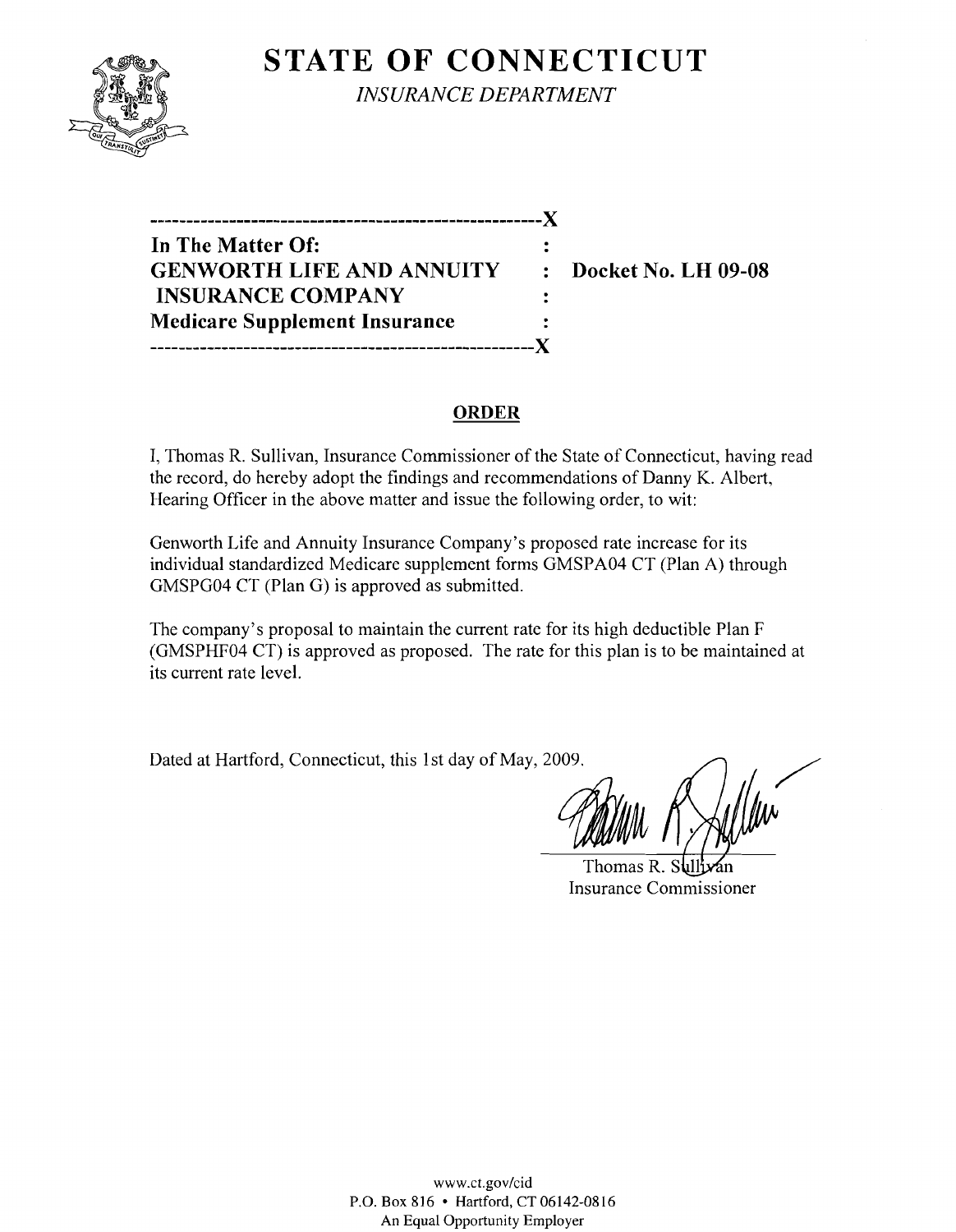# **STATE OF CONNECTICUT**



*INSURANCE DEPARTMENT* 

| In The Matter Of:                    |   |
|--------------------------------------|---|
| <b>GENWORTH LIFE AND ANNUITY</b>     | ٠ |
| <b>INSURANCE COMPANY</b>             |   |
| <b>Medicare Supplement Insurance</b> |   |
| , __________________________________ |   |

**Docket No. LH 09-08** 

### **PROPOSED FINAL DECISION**

### 1. **INTRODUCTION**

The Insurance Commissioner of the State of Connecticut is empowered to review rates charged for individual and group Medicare supplement policies sold to any resident of this State who is eligible for Medicare. The source for this regulatory authority is contained in Chapter 700c and Section 38a-495a of the Connecticut General Statutes.

After due notice a hearing was held at the Insurance Department in Hartford on April 21, 2009 to consider whether or not the rate increase requested by Genworth Life and Annuity Insurance Company on its individual standardized Medicare supplement business should be approved.

No one from the general public attended the hearing.

No company representatives from Genworth Life and Annuity Insurance Company attended the hearing.

The hearing was conducted in accordance with the requirements of Section 38a-474, Connecticut General Statutes, the Uniform Administrative Procedures Act, Chapter 54 of the Connecticut General Statutes, and the Insurance Department Rules of Practice, Section 38a-8-1 et seq. of the Regulations of Connecticut State Agencies.

A Medicare supplement (or Medigap) policy is a private health insurance policy sold on an individual or group basis which provides benefits that are additional to the benefits provided by Medicare. For many years Medicare supplement policies have been highly regulated under both state and federal law to protect the interests of persons eligible for Medicare who depend on these policies to provide additional coverage for the costs of health care.

Effective December I, 2005, Connecticut amended its program of standardized Medicare supplement policies in accordance with Section 38a-495a of the Connecticut General Statutes, and Sections 38a-495a-1 through 38a-495a-21 of the Regulations of Connecticut Agencies. This program, which conforms to federal requirements, provides that all insurers offering Medicare supplement policies for sale in the state must offer the basic "core" package of benefits known as Plan A. Insurers may also offer anyone or more of eleven other plans (Plans B through L).

> www.ct.gov/cid P.O. Box 816 • Hartford, CT 06142-0816 An Equal Opportunity Employer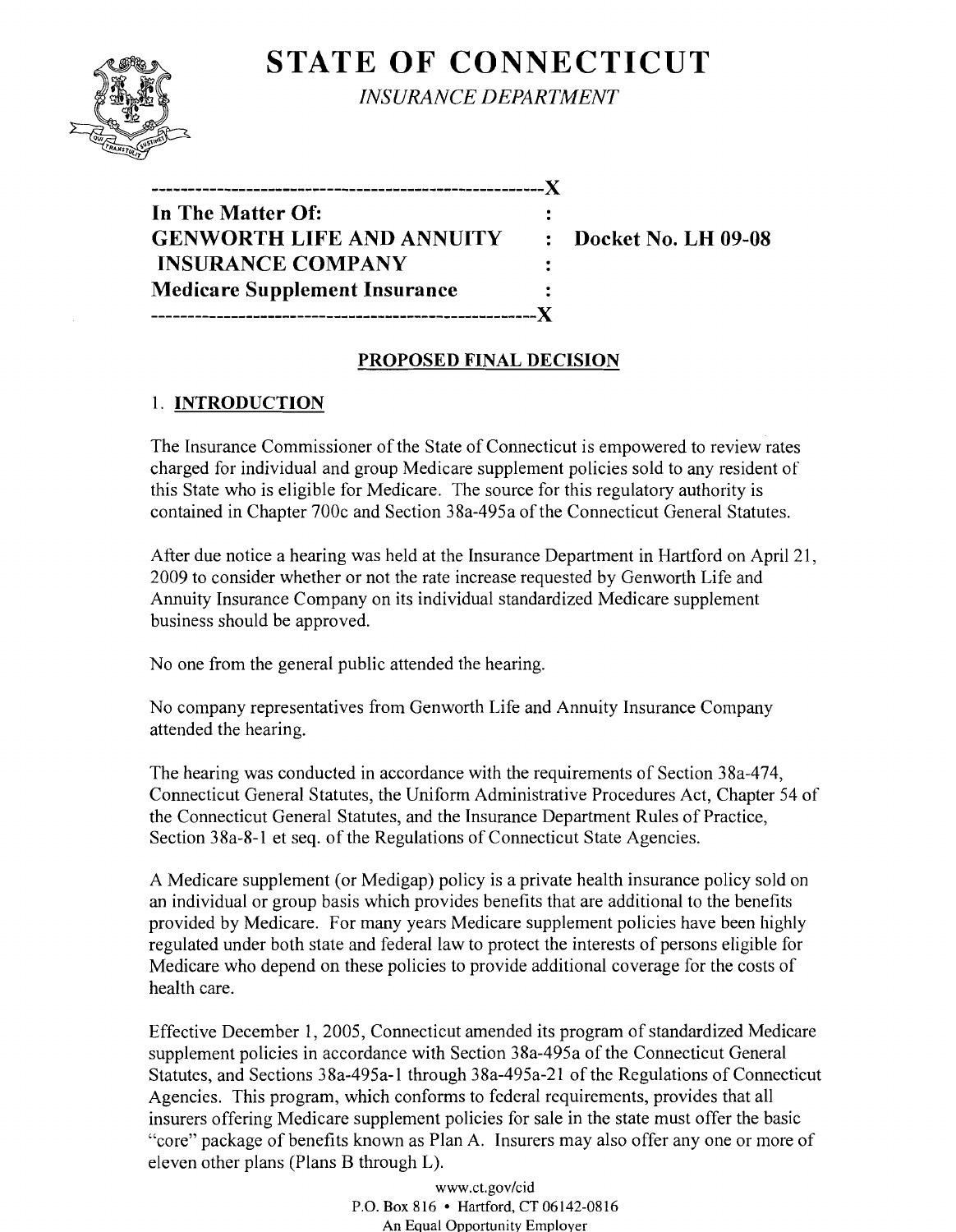Effective January 1,2006, in accordance with Section 38a-495c of the Connecticut General Statutes (as amended by Public Act 05-20) premiums for all Medicare supplement policies in the state must use community rating. Rates for Plans A through L must be computed without regard to age, gender, previous claims history or the medical condition of any person covered by a Medicare supplement policy or certificate.

The statute provides that coverage under Plan A through L may not be denied on the basis of age, gender, previous claims history or the medical condition of any covered person. Insurers may exclude benefits for losses incurred within six months from the effective date of coverage based on a pre-existing condition.

Effective October 1, 1998, carriers that offer Plan B or Plan C must make these plans as well as Plan A, available to all persons eligible for Medicare by reason of disability.

Insurers must also make the necessary arrangements to receive notice of all claims paid by Medicare for their insureds so that supplemental benefits can be computed and paid without requiring insureds to file claim forms for such benefits. This process of direct notice and automatic claims payment is commonly referred to as "piggybacking" or "crossover".

Sections 38a-495 and 38a-522 of the Connecticut General Statutes, and Section 38a-495a-1O ofthe Regulations of Connecticut Agencies, state that individual and group Medicare supplement policies must have anticipated loss ratios of 65% and 75%, respectively. Under Sections 38a-495-7 and 38a-495a-l 0 of the Regulations of Connecticut Agencies, filings for rate increases must demonstrate that actual and expected losses in relation to premiums meet these standards, and anticipated loss ratios for the entire future period for which the requested premiums are calculated to provide coverage must be expected to equal or exceed the appropriate loss ratio standard.

Section 38a-473 of the Connecticut General Statutes provides that no insurer may incorporate in its rates for Medicare supplement policies factors for expenses that exceed 150% of the average expense ratio for that insurer's entire written premium for all lines of health insurance for the previous calendar year.

# II. **FINDING OF FACT**

After reviewing the exhibits entered into the record of this proceeding, and utilizing the experience, technical competence and specialized knowledge of the Insurance Department, the undersigned makes the following findings of fact:

1. Genworth Life and Annuity Insurance Company has requested the following rate increase on its individual standardized Medicare supplement plans:

|      | Proposed      |  |  |
|------|---------------|--|--|
| Plan | Rate Increase |  |  |
| A    | 15.00%        |  |  |
| B    | 15.00%        |  |  |
| C    | 15.00%        |  |  |
| D    | 15.00%        |  |  |
| E    | 15.00%        |  |  |
| F    | 15.00%        |  |  |
| G    | 15.00%        |  |  |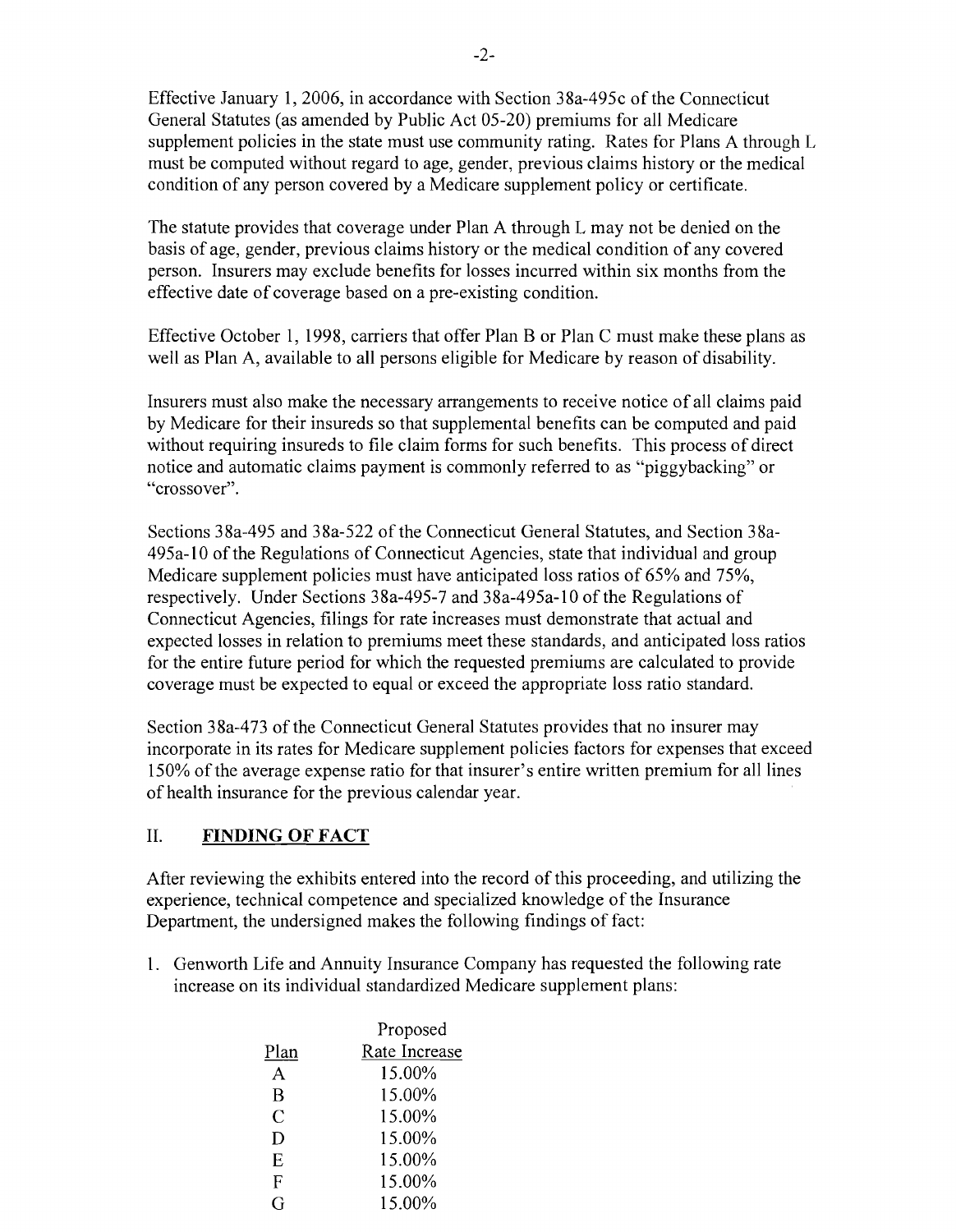No increase is requested for High Deductible Plan F.

There were 771 policies in-force in Connecticut as of 12/31/08, while there was 21,350 policies in-force nationwide.

- 2. The last rate increase approved by the Department was 30%, for Plans A through G, effective 7/1/08, and 10% for high deductible Plan F effective 7/1/05.
- 3. This product is marketed through both independent and captive agents.
- 4. Genworth Life and Annuity Insurance Company certified that their expense factors are in compliance with section 38a-473, C.G.S.
- 5. Genworth has conformed with subsection (e) of section 38a-495c, C.G.S. regarding the automatic claims processing requirement.
- 6. Below is Connecticut specific loss ratios, by plan, for 2007,2008 and inception-todate:

| 2007   | 2008   | Inception-to-date |
|--------|--------|-------------------|
| 145.7% | 106.3% | 138.2%            |
| 179.8% | 162.6% | 162.7%            |
| 127.8% | 129.4% | 142.4%            |
| 108.3% | 97.3%  | 104.6%            |
| 100.0% | 99.7%  | 100.9%            |
| 84.2%  | 71.7%  | 82.4%             |
| 29.4%  | 51.6%  | 41.1%             |
| 112.4% | 85.0%  | 98.5%             |
| 103.9% | 93.2%  | 102.4%            |
|        |        |                   |

7. Below is the Nationwide loss ratios, by plan, for 2007, 2008 and inception-to-date:

| 2007  | 2008   | Inception-to-Date |
|-------|--------|-------------------|
|       | 134.8% | 113.2%            |
| 71.8% | 68.1%  | 80.5%             |
| 68.3% | 65.7%  | 73.5%             |
| 74.6% | 72.8%  | 77.6%             |
| 97.4% | 88.4%  | 96.2%             |
| 67.7% | 70.5%  | 67.1%             |
| 26.3% | 24.7%  | 25.5%             |
| 73.6% | 72.7%  | 73.2%             |
| 71.8% | 70.8%  | 72.8%             |
|       | 140.9% |                   |

- 8. The proposed rates are designed to satisfy the Connecticut regulatory loss ratio of 65%.
- 9. Plans A and B are available to disabled Medicare beneficiaries. Plans C, D and G were recently closed to new issues.